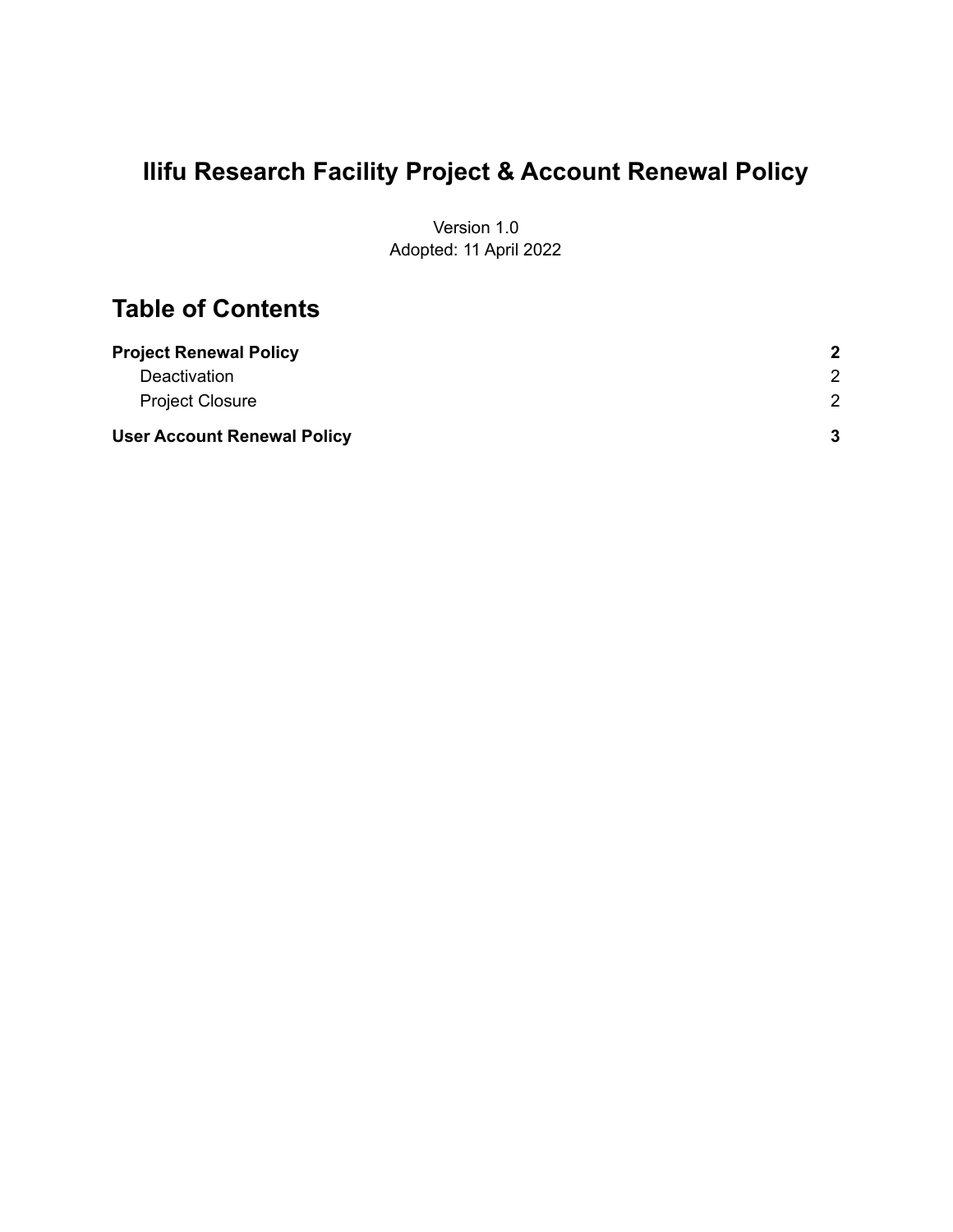# <span id="page-1-0"></span>**Project Renewal Policy**

Project renewals are undertaken annually, typically in March.

The purpose of the project renewal process is to:

- review user accounts associated with the project in order to ensure access to project data is current and accurate,
- release resources associated with completed projects,
- to determine prospective resource requirements of active projects,
- collect information required by our funding agencies.

All projects must complete the project renewal process. Projects that have been guaranteed support for longer than a 1 year period must complete the project renewal process in order to renew project member accounts and update information related to the project

Each project's Principal Investigators (PI) will receive an email during the renewal period directing them to complete the ilifu project renewal process. Only one PI per project is required to complete the renewal process.

Projects on-boarded within 3 months prior to the renewal period are exempt from completing the renewal process.

#### <span id="page-1-1"></span>**Deactivation**

A project whose PI does not complete the project renewal process will be considered completed and will undergo project closure.

If a project's PI(s) allows the project to expire, all user accounts associated only with the project will be deactivated. Upon deactivation, a user is no longer able to login into any ilifu services. User accounts associated with other ongoing projects will continue to remain active.

PIs who do not want to renew their project but still want to recover files can request a 3 month temporary extension by sending an email to [support@ilifu.ac.za](mailto:support@ilifu.ac.za).

#### <span id="page-1-2"></span>**Project Closure**

The PI(s) of a project that is considered complete will be notified of impending project closure.

Completed projects will have access to compute resources revoked immediately.

Completed projects' files will be removed 90 days after notification of project closure.